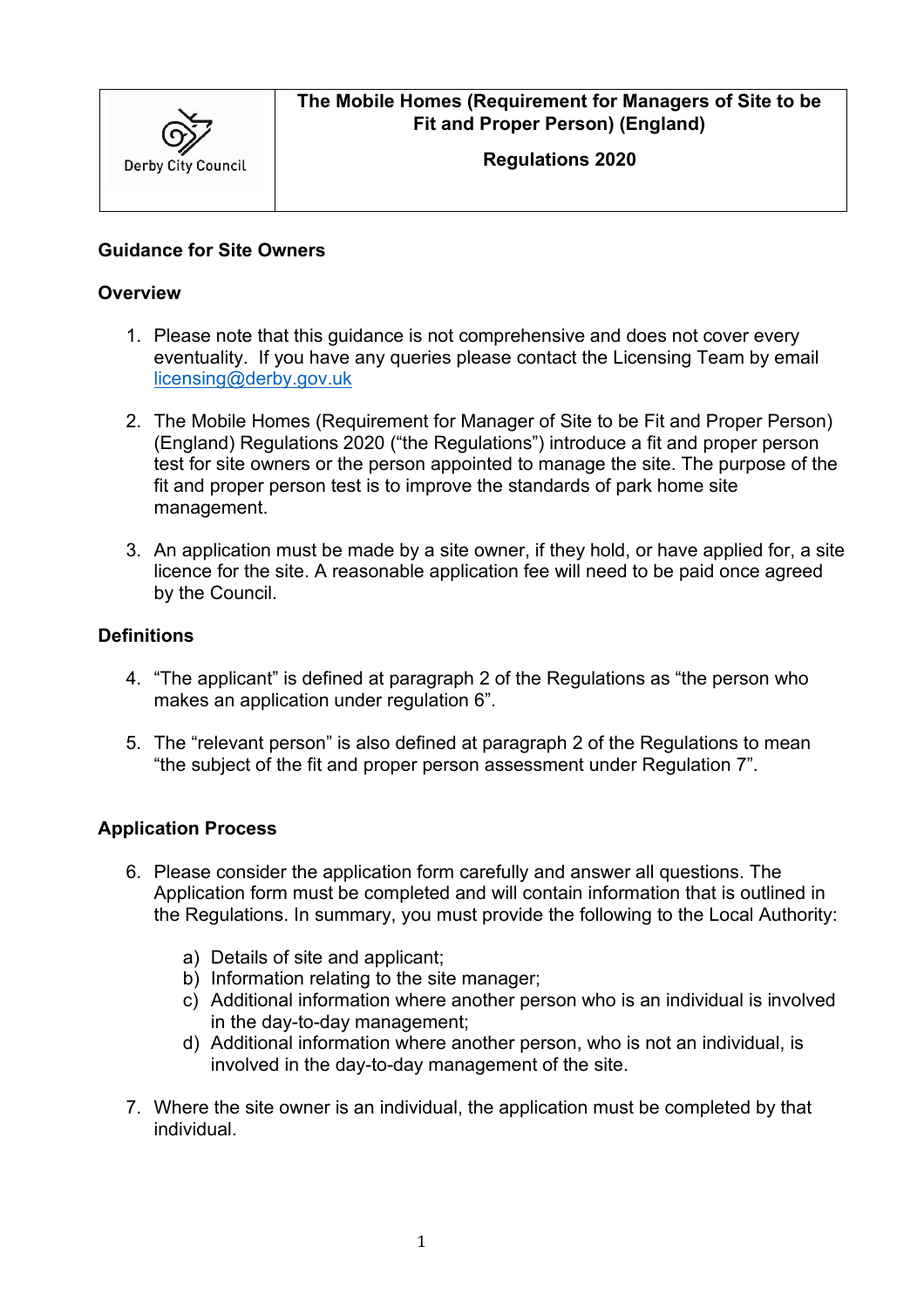- 8. If the site owner is a company or corporate body, the application must be completed by the 'appropriate person'. The appropriate person:
	- a) Where the applicant is a company, is a director or other officer of the company; or,
	- b) Where the applicant is a partnership, a partner; or,
	- c) Where the applicant is a body corporate, a member of the management committee.
- 9. The site owner must provide the following information about the responsible person's conduct. That is, whether the responsible person:
	- a) has committed any offence involving fraud or other dishonesty, violence, arson or drugs or listed in Schedule 3 to the Sexual Offences Act 2003 (offences attracting notification requirements);
	- b) has contravened any provision of the law relating to housing, caravan sites, mobile homes, public health, planning or environmental health or of landlord and tenant law;
	- c) has contravened any provision of the Equality Act 2010 in, or in connection with, the carrying on of any business;
	- d) has harassed any person in, or in connection with, the carrying on of any business;
	- e) is, or has been within the past 10 years, personally insolvent;
	- f) is, or has been within the past 10 years, disqualified from acting as a company director; and
	- g) has the right to work in the United Kingdom.
- 10.A criminal record check (basic) must be submitted for the individual being assessed as the fit and proper person and, where applicable, other individuals responsible for the day-to-day management of the site. If a company, the individual responsible for day-to-day management of the site must also submit a criminal record check.
- 11.The criminal record check must have been issued no more than six months before the date of the Fit and Proper Person application.

## **Considerations**

- 12.There are other considerations that the Local Authority may take into account as outlined in the Regulations, such as:
	- a) Ability to secure proper management of the site (e.g. site licence compliance and long term maintenance of the site).
	- b) Sufficient competence to manage site.
	- c) Management structure and funding arrangements.
	- d) Proposed management structure and funding arrangements.
	- e) Any offences (as outlined above) committed by responsible or relevant person outlined in paragraphs 3 & 4 of Schedule 3 of the Regulations.
- 13.The above will ensure that a balanced decision is made, tailored to a particular area or site. The Local Authority is to ensure that consistent standards are applied to companies and other organisations who are not individuals.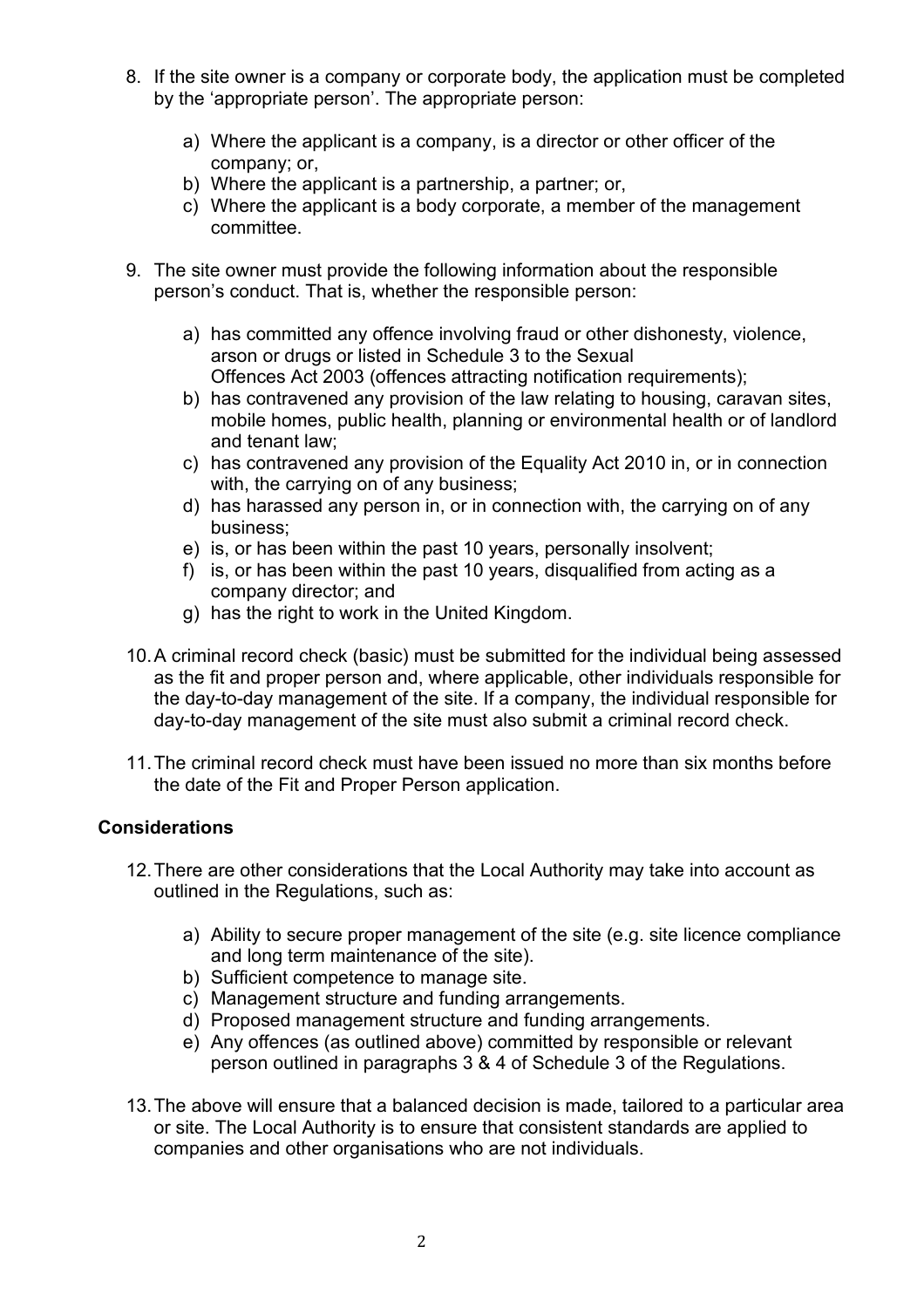14.The applicant is to provide further detailed information about responsible persons who have responsibilities for the day-to-day management of the site.

## **Declaration**

- 15.It is important that you are aware that the declaration on the form is to make the site owner accountable for providing the correct information. It will ensure that where the site owner asks for information from the relevant person, a responsible person, or anyone else involved in the management of the site, to enable them to complete the application form, they do all they reasonably and legally can to ensure they receive and provide the correct information.
- 16.Please note that if it is later found that some or all of the information included in the form is false or misleading, the site owner could be prosecuted for a breach of the Regulations.

### **The Register**

17.The Local Authority must set up and maintain a register of persons who they are satisfied are fit and proper person/s to manage a site in their area. This register must be open to inspection by the public during normal office hours. This register also must be published online.

### **Local Authority Decisions**

- 18.Decisions and notifications by the Local Authority are expected to be made as soon as reasonably practicable. The Local Authority can decide to either:
	- a) Grant the application unconditionally and include the person's name on the register for 5 years;
	- b) If they anticipate another decision serve a preliminary notice on the applicant.
	- c) If a preliminary notice is served, this must include reasons for their decision and about the right to make representations about the preliminary notice.
- 19.The site owner has 28 days in which to make written representations if they do not agree with the preliminary notice.
- 20.The Local Authority must take into account any representations before making its final decision and issuing the final decision notice. This must be done as soon as reasonably practicable after the conclusion of the 28-day period.
- 21.A final notice must include reasons for the decision and about the right of appeal against the decision.

### **Review during inclusion**

- 22.During inclusion on the register, the Local Authority will be able to review a person's inclusion if relevant new information comes to light.
- 23.Such review may result in: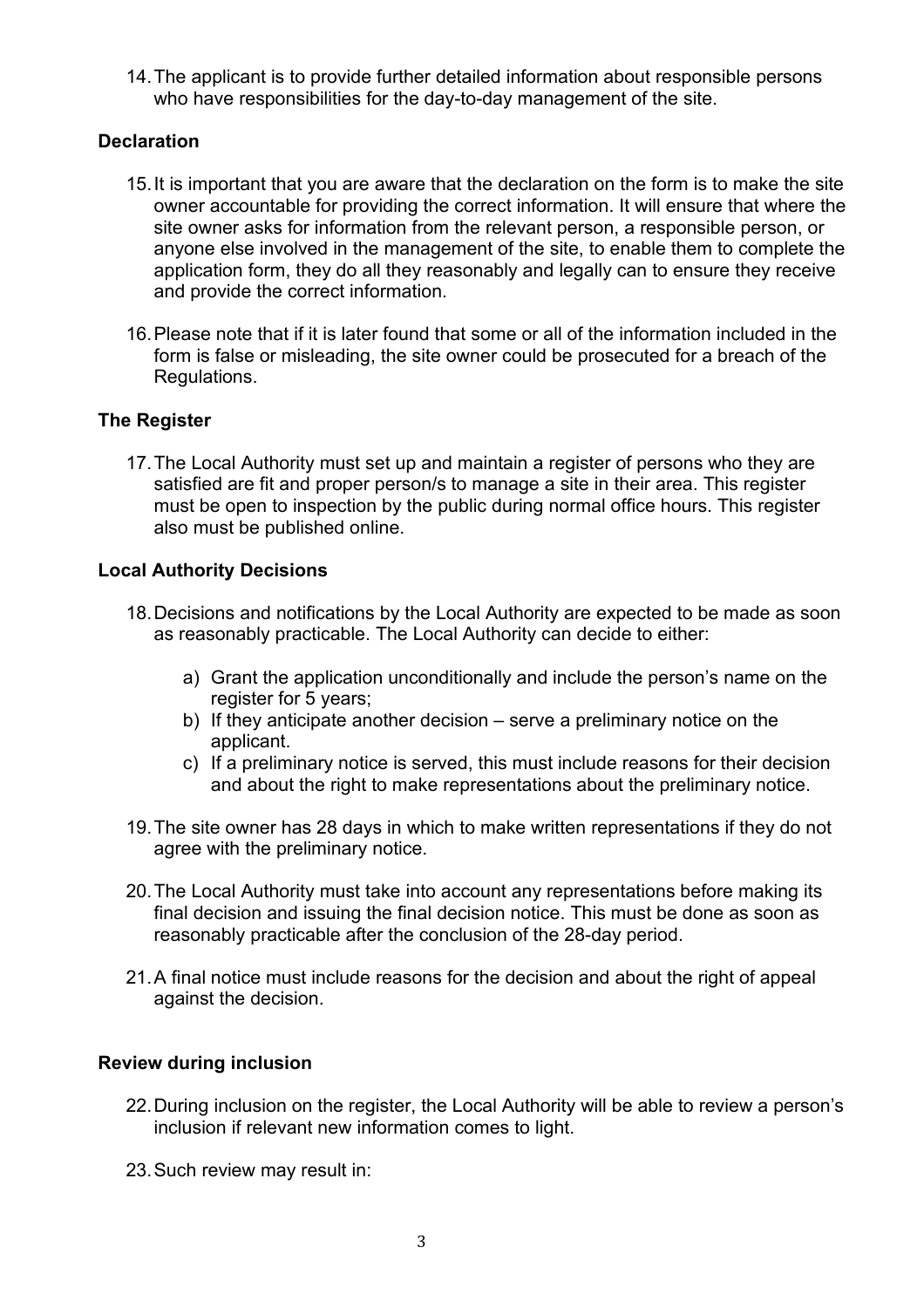(a) remove the person from the register;

(b) impose a condition on the inclusion of the person in the register (whether or not there are conditions already imposed);

- (c) vary a condition; or
- (d) remove a condition
- 24.Following a review, of which the possibilities are outlined in paragraph 23 above, the Local Authority must issue a notice to the site owner setting out specified information about any action it intends to take.
- 25.The site owner will have 28 days in which to make representations which the Local Authority must consider before making a final decision on any action taken.
- 26.Having made a decision and taken the proposed action, the Local Authority must service a notice of action with 5 working days of the date of the action, setting out the details of the action that it has taken and include detail as to the right to appeal.

#### **Amending preliminary decisions**

27.A Local Authority can withdraw or amend a preliminary decision before service of the final decision notice, or a final decision notice itself, before the decision to which it relates takes effect, or a notice of proposed action before the proposed action is taken, by serving a notice on the site owner.

#### **Right to appeal**

- 28.A site owner has the right to appeal to the First-tier Tribunal (Property Chamber) against any decision to:
	- a) Include a person on the register for less than 5 years.
	- b) Attach or vary conditions to an entry on the register.
	- c) Reject an application for an entry or remove a person from a register.

#### **Completion of register**

- 29.Having assessed the application– the Local Authority may decide to add the person to its fit and proper person register. Addition to the register may be with or without conditions.
- 30.If the person fails the fit and proper person test, the application and record of that decision is added to the register.

#### **Application fee and annual fee**

- 31.The Local Authority will be able to charge an application fee and an annual fee to recover the costs they have incurred, or which will be incurred in appointing a person to manage a site with the site owner's consent.
- 32.Fees can be paid on-line using Pay-It on the Council website – [www.derby.gov.uk](http://www.derby.gov.uk/)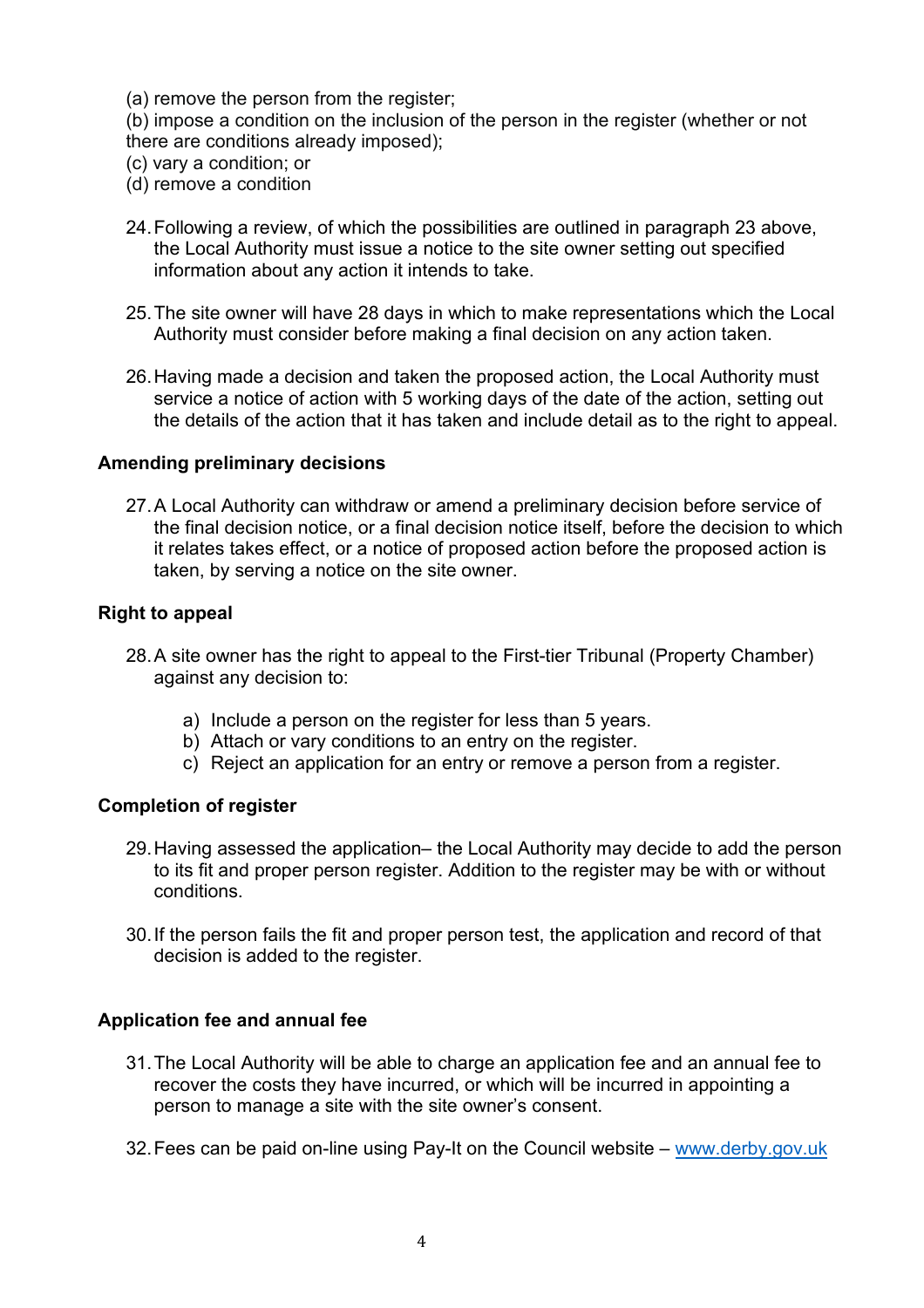## **Offences**

33.There are 3 offences which can occur within the Regulations. They are as follows: (a) Operating a site in contravention of the fit and proper person regulations - The site owner will have certain defences under the Regulations in proceedings against them.

(b) Withholding information or including false or misleading information in the registration application - The site owner will not have any defences under the Regulations in proceedings against them for this offence.

(c) Failing to comply with a specified condition - The site owner will have certain defences under the Regulations in proceedings against them.

- 34.Local Authorities are responsible for enforcing the Regulations. A site owner found guilty of any of the above offences will be liable on summary conviction to a level 5 (unlimited) fine.
- 35. The Local Authority can make an application to the Tribunal to revoke the site owner's site licence under paragraph 13 of the Regulations.

### **Where to send the application**

- 36.Completed applications including the correct fee must be sent to: [licensing@derby.gov.uk](mailto:licensing@derby.gov.uk) Or by post to the Licensing Team, Derby City Council, Corporation Street, Derby DE1 2FS
- 37.You are strongly advised to retain a copy of the form for your records.

### **Data Protection**

- 38.The Council manages personal data in accordance with the provisions of the Data Protection Act 2018 and the General Data Protection Regulations. The information you provide on this form will be used by Derby City Council for the purposes of the fit and proper assessment.
- 39.We may share your information and make any other necessary enquiries with other departments within the council and statutory organisations in relation to the application.
- 40.Your personal information will be processed in line with Data Protection legislation and we will not disclose information about you to anyone outside the Council unless the law permits or requires us to. We will retain your data for as long as it is required for our administrative use, after which it will be securely disposed of.
- 41.Where the application is being made on behalf of a person appointed, or to be appointed, to manage the site, you are strongly advised to ensure they are aware of the register and the information that will be entered into it. As the applicant, it is your responsibility to seek confirmation that the information they have provided to you is true and accurate.